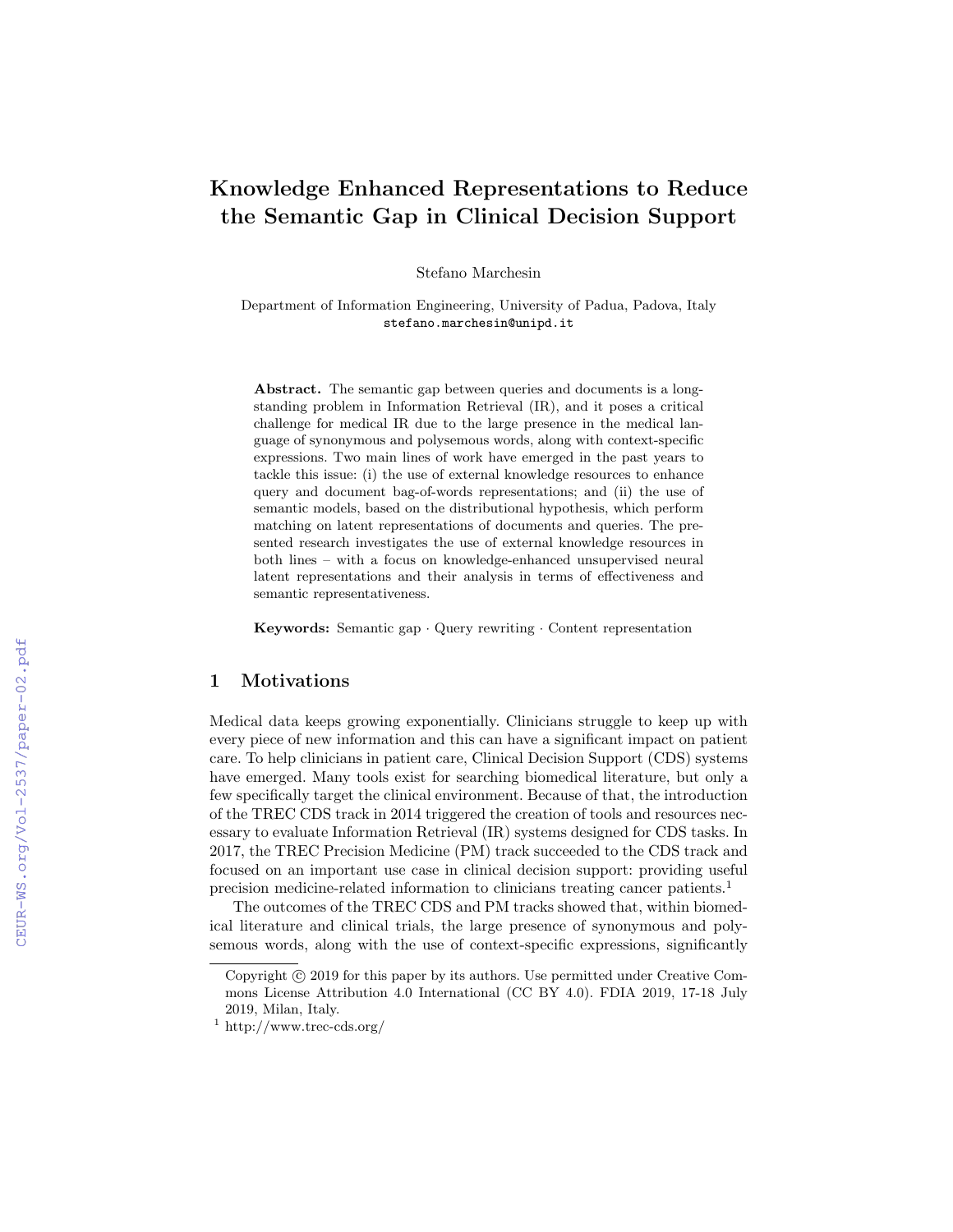#### S. Marchesin

impairs retrieval systems [17, 2]. Such characteristics increase the semantic gap, a long-standing studied topic in IR and Natural Language Processing (NLP). The semantic gap can be interpreted as the difference between the low-level description of document and query contents and the high-level interpretation of their meanings.

Two main lines of work have emerged in the past years to tackle the semantic gap: (i) the use of external knowledge resources (e.g.,  $UMLS<sup>2</sup>$  SNOMED  $CT<sup>3</sup>$ ) to enrich bag-of-words query and document representations; and, (ii) the use of semantic models, based on the distributional hypothesis, which perform matching on latent representations of documents and queries.

The presented research investigates the use of external knowledge resources in both lines – with a focus on knowledge-enhanced unsupervised neural latent representations. Furthermore, the research is part of the H2020 ExaMode project,<sup>4</sup> that has the objective of providing knowledge discovery for exascale medical data. This gives us the opportunity to design, develop and evaluate complementary approaches that can increase the understanding of the semantic gap and its relatedness with retrieval effectiveness in real case CDS scenarios.

The rest of the paper is organized as follows: Section 2 presents some background and related work; Section 3 describes the proposed research methodology and presents the obtained research results, Section 4 concludes the paper with some final remarks.

### 2 Background and Related Work

We describe in the following the main approaches used to tackle the semantic gap in IR. We can divide these approaches in two categories, which serve as guidelines throughout the paper: approaches that enrich bag-of-words query and document representations using external knowledge resources; approaches that perform semantic matching on latent representations of documents and queries.

Methods exploiting concepts and relations from external knowledge resources demonstrate consistent improvements over classic keyword-based systems. In [6], document and query term-based representations are shifted into concept-based representations derived from SNOMED CT. In [8], documents and queries are enhanced by using medical concepts directly relating to four aspects of the medical decision criteria. The work is extended in [9], where queries are expanded by inferring additional conceptual relationships from domain-specific resources as well as by extracting informative concepts from the top-ranked medical records. In [18], query reformulation techniques are proposed to address literature search based on case reports.

On the other hand, latent representation models have been used for decades in IR [4, 21]. The recent advancements in neural language models [13, 7] have

<sup>2</sup> https://www.nlm.nih.gov/research/umls/

<sup>3</sup> http://www.snomed.org/

 $4 \text{ http://www.examode.eu/}$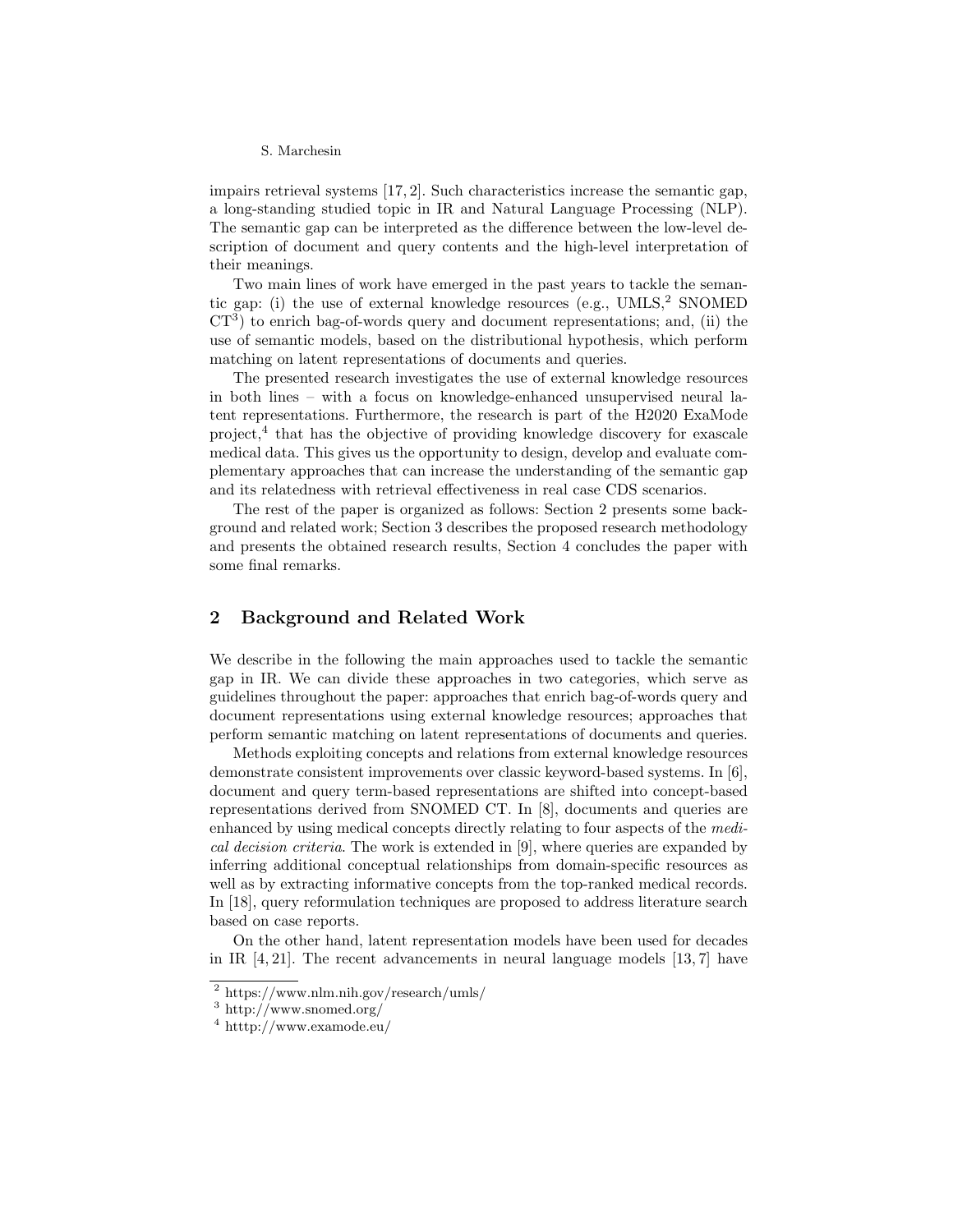led the IR community to consider them for retrieval tasks. Approaches that inject the low-dimensional text representations learned by neural models within state-of-the-art IR models have emerged [14], along with approaches that learn representations of words and documents from scratch and use them directly for retrieval [20, 19]. However, distributed representations learned by neural language models are hampered by two main limitations: (i) polysemy [5] and (ii) synonymy [15]. Few approaches have been proposed in IR to address these problems. In [10], relational semantics are used to constrain word representations which are used in a document re-ranking scenario. In [16], latent representations are built upon concepts linked to knowledge resources and injected in a textto-text matching process – according to a query expansion technique. In [15], a tri-partite neural language model is proposed that relies on external knowledge resources to constrain word, concept and document representations jointly. The model is then used for query expansion and in document re-ranking.

## 3 Research Methodology and Results

Our research is driven by the following research question:

How can external knowledge be integrated in document/query representations in such a way that, given a medical query case, we can reduce the semantic gap between query and documents and effectively return related medical knowledge?

To answer this question, we started by proposing in [11] a retrieval framework for CDS based on document-level semantic networks. The proposed framework presents a two-step methodology, where the first step addresses the automatic creation of document-level semantic networks and the second exploits such document representations to retrieve relevant documents from medical literature.

This approach inherently addresses the semantic gap. Indeed, by providing a semantic-aware representation of documents and queries, by means of semantic networks composed of concepts and relations, the framework aims at reducing specific aspects of the semantic gap like, among the others, polysemy and synonymy. However, representing documents and queries as semantic networks, composed of concepts and relations linked to a reference Knowledge Base (KB), suffers from three main aspects. First, it requires concept and relation extraction algorithms to provide concepts and relations with a high level of accuracy, as the noise injected in the document-level semantic network creation step is propagated in the retrieval step too. Second, most state-of-the-art biomedical relation extraction techniques are developed for specific relationships, like protein-protein interactions, gene-disease interactions and so on – which cover only a fraction of the biomedical domain, not wide enough for a CDS setup. Third, the complexity of concept and relation extraction algorithms makes it difficult to scale them efficiently on IR collections – which are typically orders of magnitude larger than NLP collections.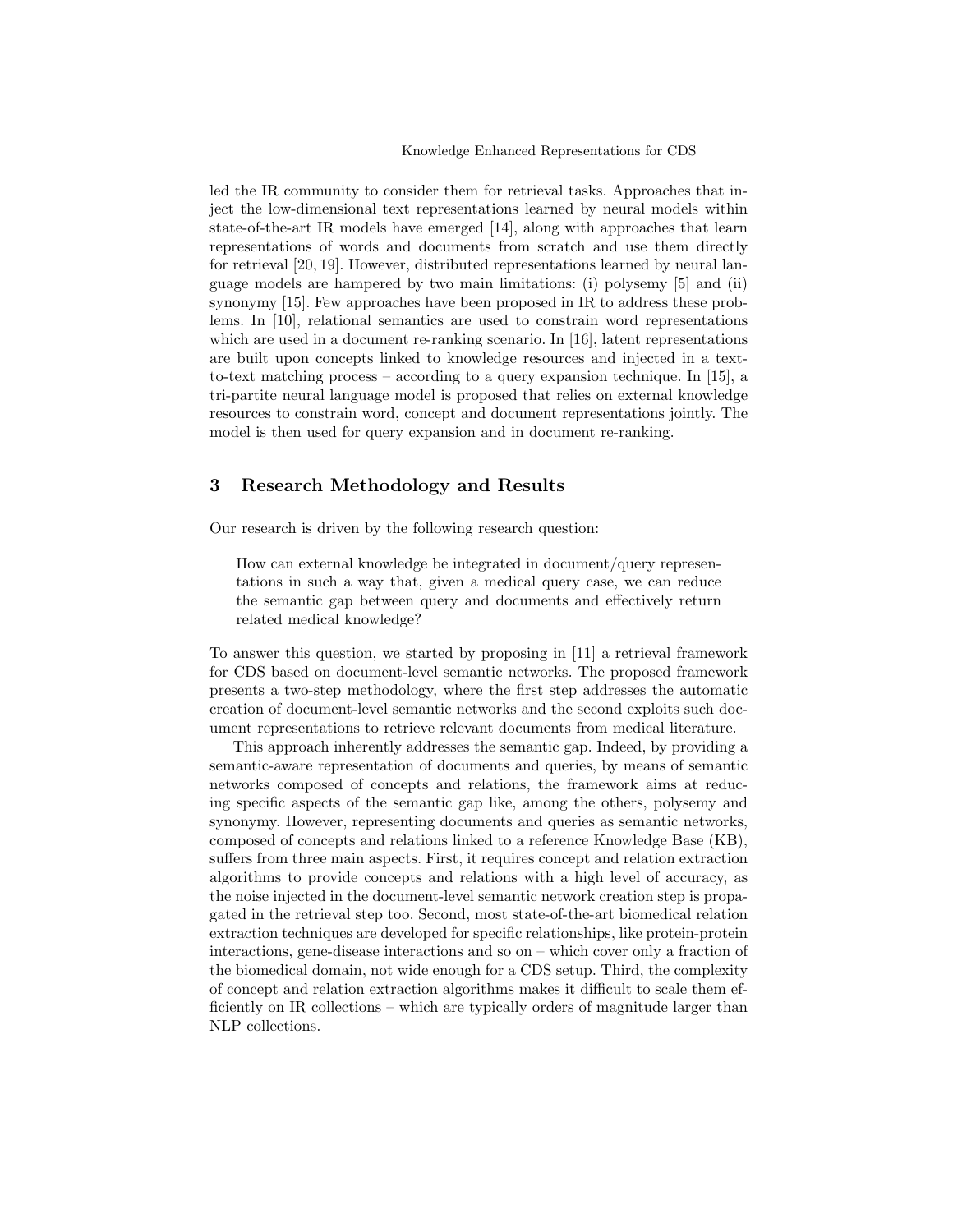#### S. Marchesin

Building on the work presented in Section 2, we started investigating alternative approaches to effectively integrate concepts and relations from external knowledge sources in the retrieval process.

Knowledge enhanced bag-of-words models for CDS. We are interested in understanding how, and to what extent, concepts and relations can be integrated within query/document representations and used to enhance the effectiveness of state-of-the-art retrieval models.

In [3], we investigated how semantic relations between concepts extracted from medical documents, and linked to a reference KB, can be employed to retrieve medical literature for CDS. We leveraged two methods for extracting relations from queries and documents: a rule-based method and a learning-based method. We found that relations – when pertinent to the information need – are highly valuable, outperforming the contribution provided by only concepts. The challenge lies in how to limit those cases where relations provide no relevant results.

We participated in the TREC PM 2018 track, focusing on the Clinical Trials task [1]. The aim of our work was twofold: (i) evaluate how a recall oriented approach based on an increasing (and more aggressive) query expansion method affects precision in this context; (ii) study whether the effectiveness of the retrieval approach can be correlated to the quality of the relations contained within the KB used for the query expansion process. The analysis of the results showed that aggressive query expansion approaches are detrimental for the retrieval effectiveness.

We deepened this analysis in [2], where we considered also the Scientific Literature task. We proposed and evaluated state-of-the-art query expansion and reduction techniques to identify whether a particular approach can be helpful in both scientific literature and clinical trials retrieval. The experimental analysis showed that no clear pattern emerges for both tasks. In general, a query expansion approach using KB concepts helps the retrieval of scientific literature, while a query reduction approach improves performances on the clinical trials task. Nevertheless, we found that a particular combination performs well in both tasks – in particular the clinical trials task – and competes with the top 10 performing runs in both TREC PM 2017 and 2018.

Currently, we are exploring the use of rank fusion approaches based on multiple query expansions. The objective is to build a robust fusion model, less sensitive to the problem of *topic drift* – which occurs when the query is expanded with concepts that are not pertinent to the information need.

Knowledge enhanced semantic models for CDS. We first proposed in [12] an IR framework that combines the implicit representations – obtained through distributional learning – and the explicit representations – derived from external knowledge sources – of documents to reduce the semantic gap for CDS retrieval tasks. Combining implicit-explicit representations aims at enriching the semantic understanding of documents and reducing the semantic gap between documents and queries. Indeed, distributional representations can capture the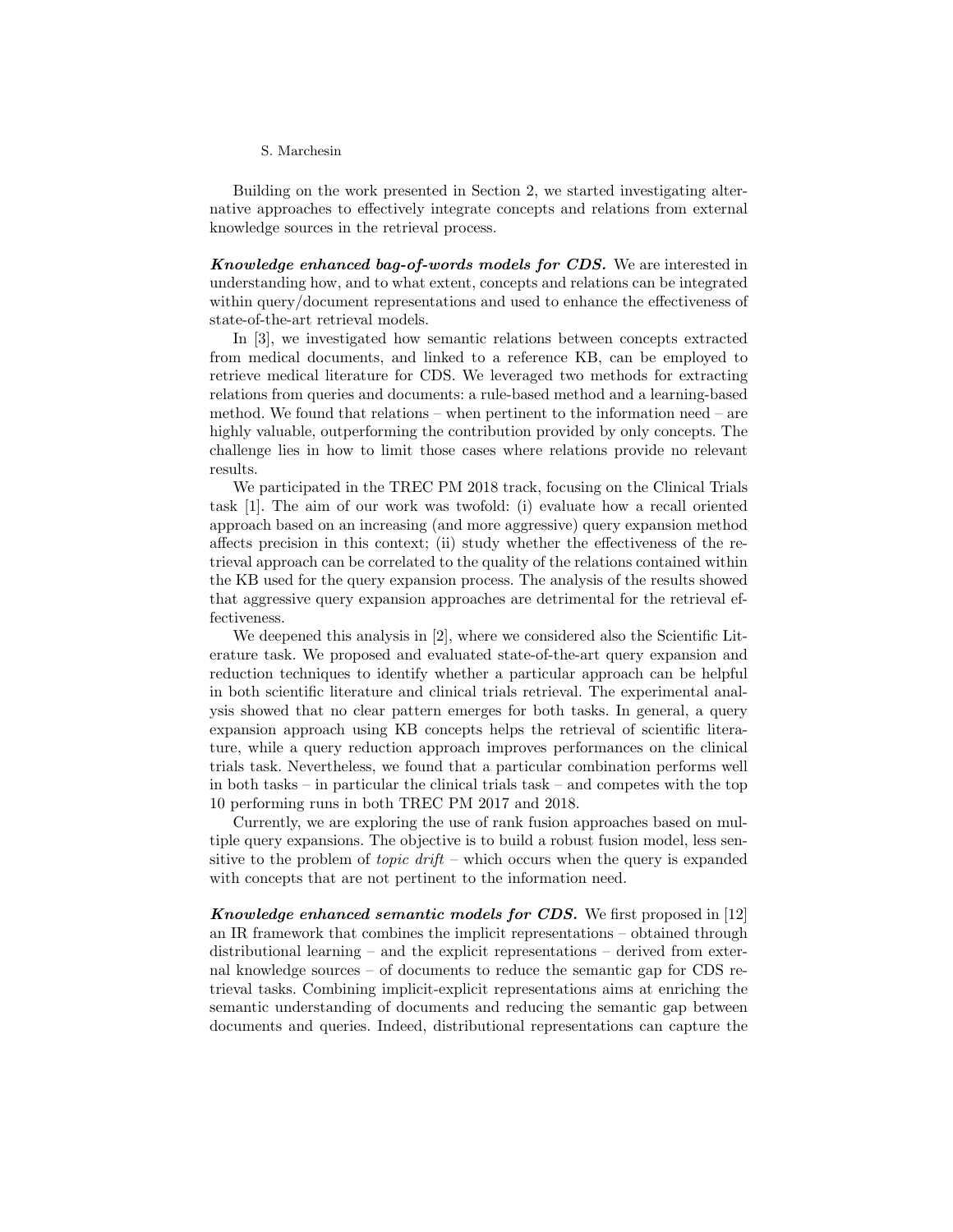latent semantics existing between words relying only on the document collection as knowledge source. However, they are hampered by two main limitations that knowledge-based representations can alleviate: (i) distributional learning models fail to discriminate polysemous words [5]; and (ii) distributional learning models fail to learn close representations for synonymous words occurring in different contexts [15]. Therefore, we are currently analyzing state-of-the-art neural representation models for IR tasks. An in-depth evaluation of their effectiveness for IR tasks, along with an analysis of their ability to retrieve documents that cannot be matched using lexical models, is fundamental to understand how neural representation models can be employed and combined effectively in IR. Besides, the comparison with traditional bag-of-words models can help identifying those components that are critical for every IR model.

Thus, based on [12] and on the analysis we are conducting on neural representation models, we are developing an unsupervised neural model for learning knowledge-enhanced latent representations of words, concepts and documents. To reduce prominent aspects of the semantic gap, the model integrates relational semantics from external knowledge sources in the learning process.

### 4 Final Remarks

The presented research has the final objective of reducing the semantic gap and increasing retrieval effectiveness in real-case CDS scenarios. Therefore, as a subsequent step, we will design and develop knowledge enhanced multi-stage retrieval systems – which combine bag-of-words and latent representations. The idea is to leverage the complementary nature of bag-of-words and latent representations to the best, thus advancing – both methodologically and experimentally – real-case CDS applications. The results will be then validated within the context of the ExaMode project, which allows us to collaborate with hospitals and health practicioners.

#### Acknowledgements

The work was supported by the ExaMode project, as part of the European Union H2020 program under Grant Agreement no. 825292.

### References

- 1. Agosti, M., Di Nunzio, G.M., Marchesin, S.: The University of Padua IMS Research Group at TREC 2018 Precision Medicine Track. In: Proc. of the 27th TREC (2018)
- 2. Agosti, M., Di Nunzio, G.M., Marchesin, S.: An Analysis of Query Reformulation Techniques for Precision Medicine. In: Proc. of the 42nd SIGIR (in print). ACM (2019)
- 3. Agosti, M., Di Nunzio, G.M., Marchesin, S., Silvello, G.: Medical Retrieval using Structured Information Extracted from Knowledge Bases. In: Proc. of the 27th SEBD (in print) (2019)
- 4. Deerwester, S., Dumais, S.T., Furnas, G.W., Landauer, T.K., Harshman, R.: Indexing by Latent Semantic Analysis. JASIST 41(6), 391–407 (1990)